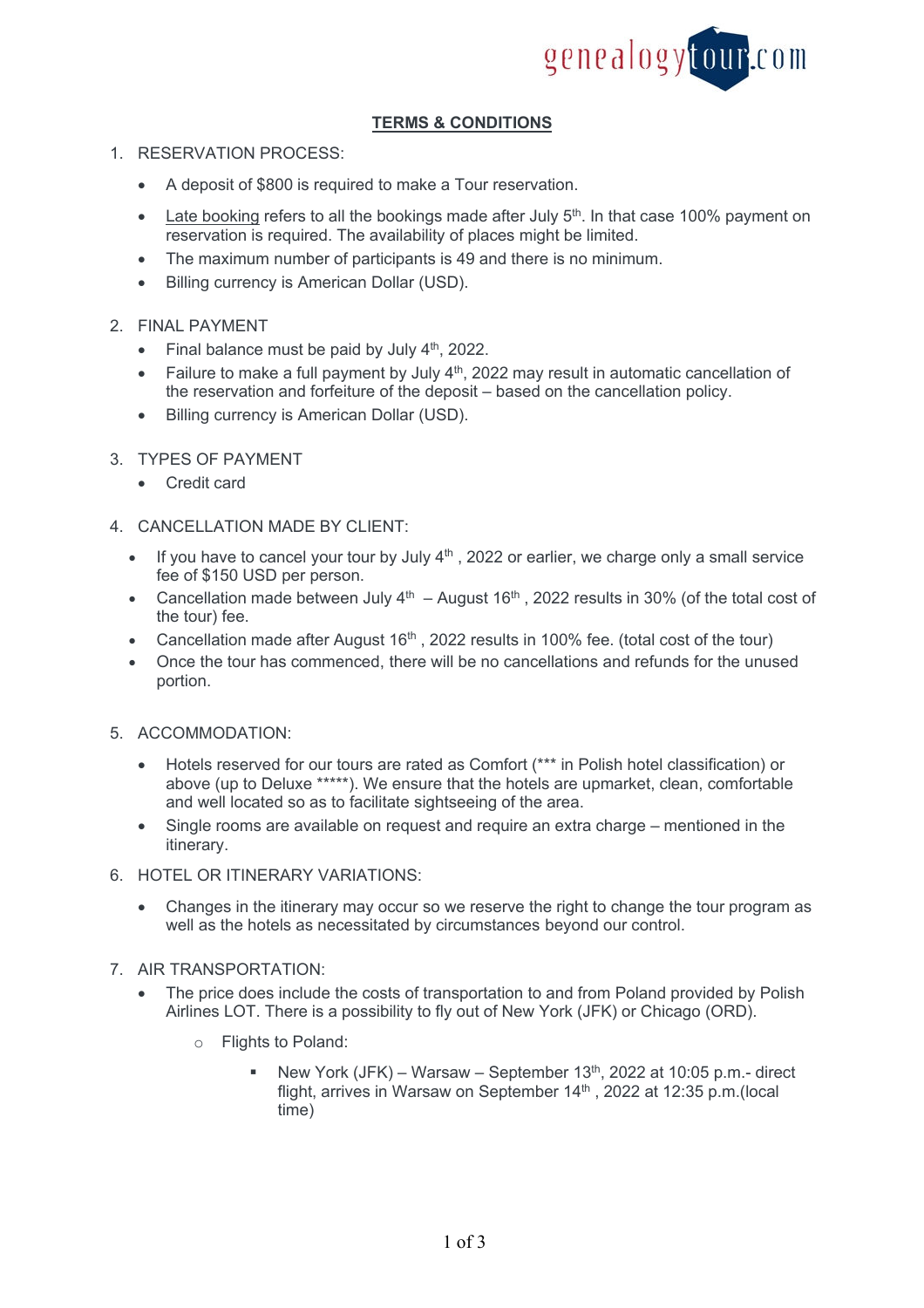

- Chicago (ORD) Warsaw September  $13<sup>th</sup>$ , 2022 at 9:30 p.m. direct flight, arrives in Warsaw on September 14<sup>th</sup>, 2022 at 1:40 p.m. (local time)
- o Flights from Poland:
	- Warsaw New York (JFK) September  $25<sup>th</sup>$ , 2022 at 4:45 p.m.- direct flight, arrives in New York on September 25<sup>th</sup>, 2022 at 8:05 p.m. (local time)
	- Warsaw Chicago (ORD) September  $25<sup>th</sup>$ , 2022 at 4:40 p.m. direct flight, arrives in Chicago September  $25<sup>th</sup>$ . 2022 at 7:35 p.m. (local time)
- We assume no responsibility for actions related to travel services beyond our control like i.e. flight time changes, etc. but ensure to immediately adjust the itinerary in case of need.
- Getting to and from the airport in the USA is on your own cost & responsibility.
- Transfer to and from the airport in Warsaw, Poland is provided by the tour operator (Genealogytour.com).

#### 8. LAND TRANSPORTATION:

 Depending on the number of participants the land transportation will be provided by minibuses or small coaches.

## 9. MEALS:

- It is advisable that you inform us about any special dietary requirements in advance.
- Breakfast is included everyday in the hotel where the accommodation is provided
- Lunch & dinner as noted in the itinerary.

#### 10. TOUR INCLUSIONS:

 The tour includes all the travel as noted in the itinerary especially: flights to and from Poland (New York or Chicago), airport transfers in Warsaw, accommodation in comfortable hotels, meals as indicated in the itinerary, tour materials, service of the tour leaders, driver and local guides, program and entrance fees as noted in the itinerary.

#### 11. TOUR EXCLUSIONS:

 Luggage and travel cancellation insurance, health insurance, passport costs, visa and optional excursions are excluded. All items of personal nature (room service, beverages, telephone charges, laundry, special food requests, etc.) and meals not specified in the tour itinerary are not included.